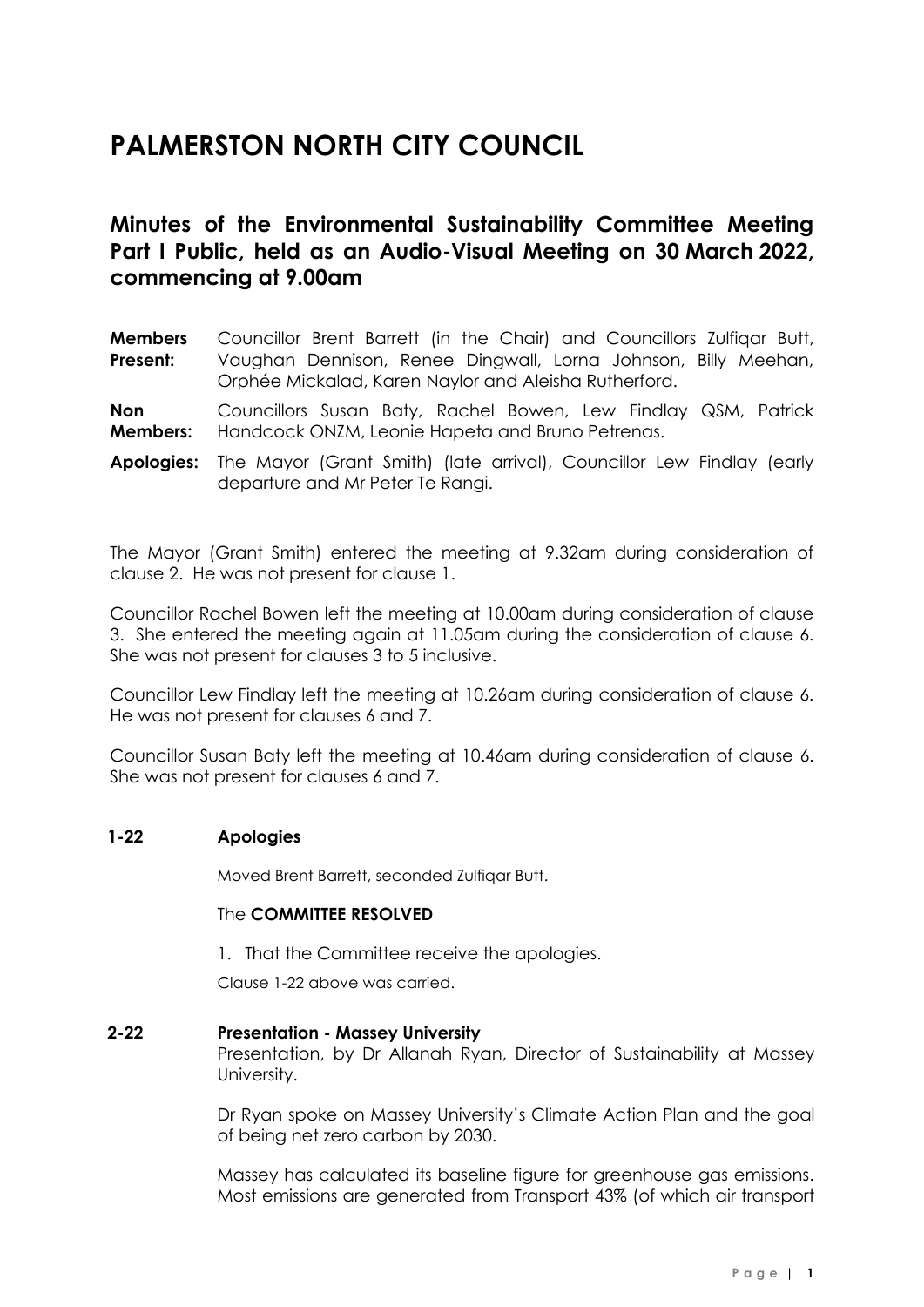

## ENVIRONMENTAL SUSTAINABILITY COMMITTEE - PART I - 30 MARCH 2022

made up 38%) Farms 27%, and Energy 28%.

Based on the baseline information Massey's focus is on improving business intelligence (increasing monitoring/ analysis of energy use), reducing energy use, and switching from fossil fuels to renewable energy.

Actions include a commitment to building low carbon buildings, energy efficiency measures and changing energy suppliers to use only renewables sources.

Reducing the carbon footprint created by international air travel requires not only technological changes (meeting online) but also behavioural changes. Massey is looking for academic-led solutions and is working with their staff to determine the right level of travel.

To maintain international connections, Massey staff do need to travel abroad and it is a matter of finding the right balance between enabling successful academic collaboration and minimising the impact on the climate.

Dr Ryan saw opportunities for Council to collaborate with Massey on climate monitoring.

The Mayor (Grant Smith) entered the meeting at 9:32am.

Moved Lorna Johnson, seconded Renee Dingwall.

#### The **COMMITTEE RESOLVED**

1. That the Environmental Sustainability Committee receive the presentation for information.

Clause 2-22 above was carried.

#### **Abstained:**

The Mayor (Grant Smith).

#### **3-22 Presentation - New Zealand Green Building Council (NZGBC)**

Presentation, by Andrew Eagles, Chief Executive of the New Zealand Green Building Council.

Mr Eagles spoke on the Green Star standard which is a framework for lowering the carbon impact during the build, and constructing more energy efficient and healthier homes. He outlined several actions that Council could implement to encourage 'greener' homes to be built.

Mr Eagle said building a 'greener' home cost 1-2% more but reduced running costs significantly. This cost excludes the additional benefits of having a healthier home with lower running costs.

Councillor Rachel Bowen left the meeting at 10.00 am.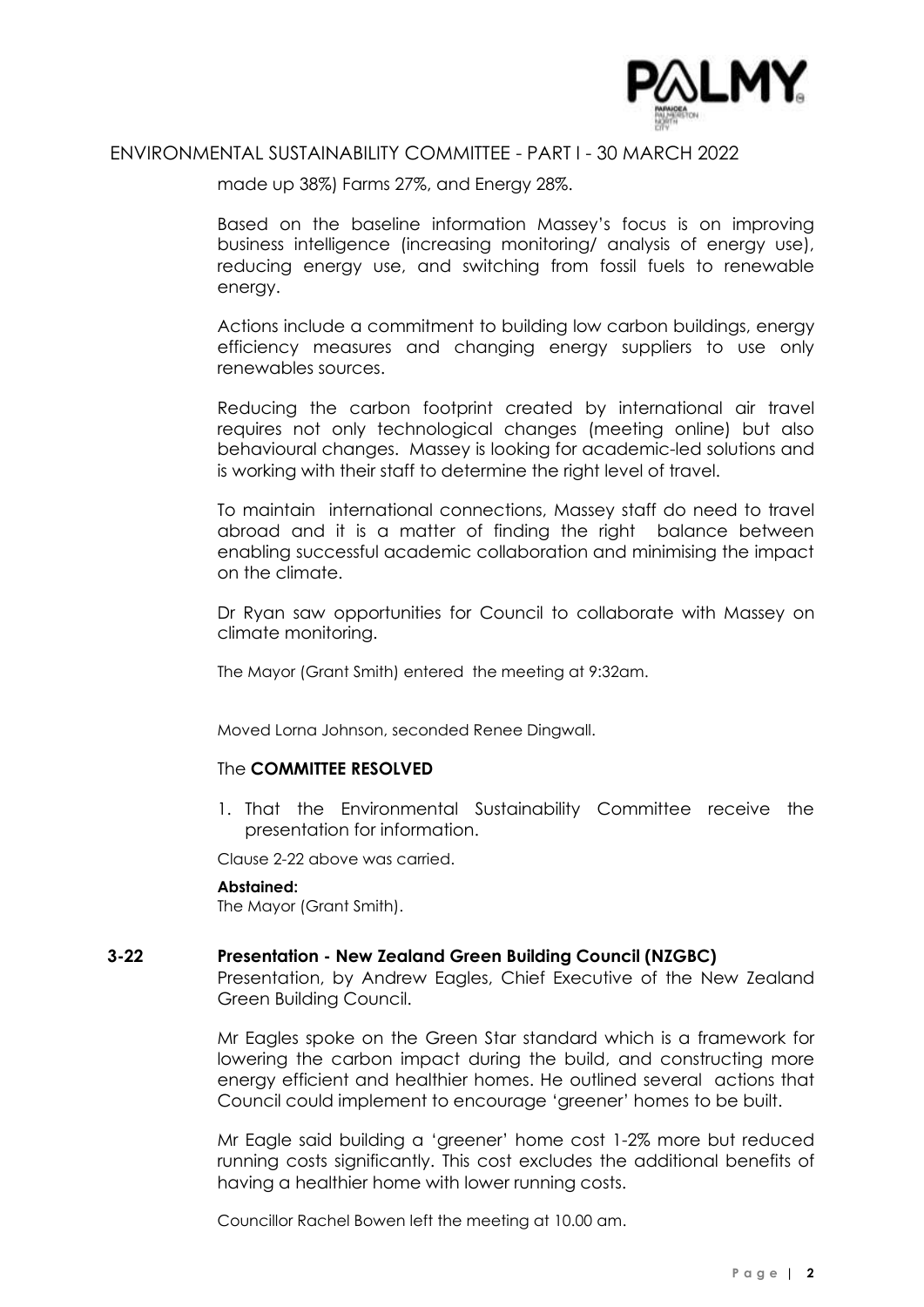

# ENVIRONMENTAL SUSTAINABILITY COMMITTEE - PART I - 30 MARCH 2022

Cr Johnson moved a motion for a report from the Chief Executive on the recommended changes to Council policies, suggested by Mr Andrew Eagles in his presentation.

Moved Lorna Johnson, seconded Grant Smith.

#### The **COMMITTEE RESOLVED**

- 1. That the Environmental Sustainability Committee receive the presentation for information.
- 2. That the Chief Executive report back to the Environmental Sustainability Committee on the options and implications of policy changes relating to the Green Building Council recommendations to councils.

Clause 3-22 above was carried.

#### **4-22 Confirmation of Minutes**

Moved Brent Barrett, seconded Susan Baty.

#### The **COMMITTEE RESOLVED**

1. That the minutes of the Environmental Sustainability Committee meeting of 17 November 2021 Part I Public be confirmed as a true and correct record.

Clause 4-22 above was carried.

#### **Abstained:**

Councillor Orphée Mickalad.

#### **5-22 Confirmation of Gross vs Net Organisational Emissions Reporting**

Memorandum, presented by Adam Jarvis, Senior Climate Change Advisor.

Moved Brent Barrett, seconded Orphée Mickalad.

#### The **COMMITTEE RECOMMEND**

- 1. That the Eco City strategy target of a 30% reduction in citywide carbon emissions is confirmed to relate to 'net' emissions, inclusive of sequestered carbon.
- 2. That the Council's own organisational emission progress is confirmed to relate to 'net' emissions, inclusive of sequestered carbon.

Clause 5-22 above was carried.

#### **6-22 Low Carbon Roadmap**

Memorandum, presented by Adam Jarvis, Senior Climate Change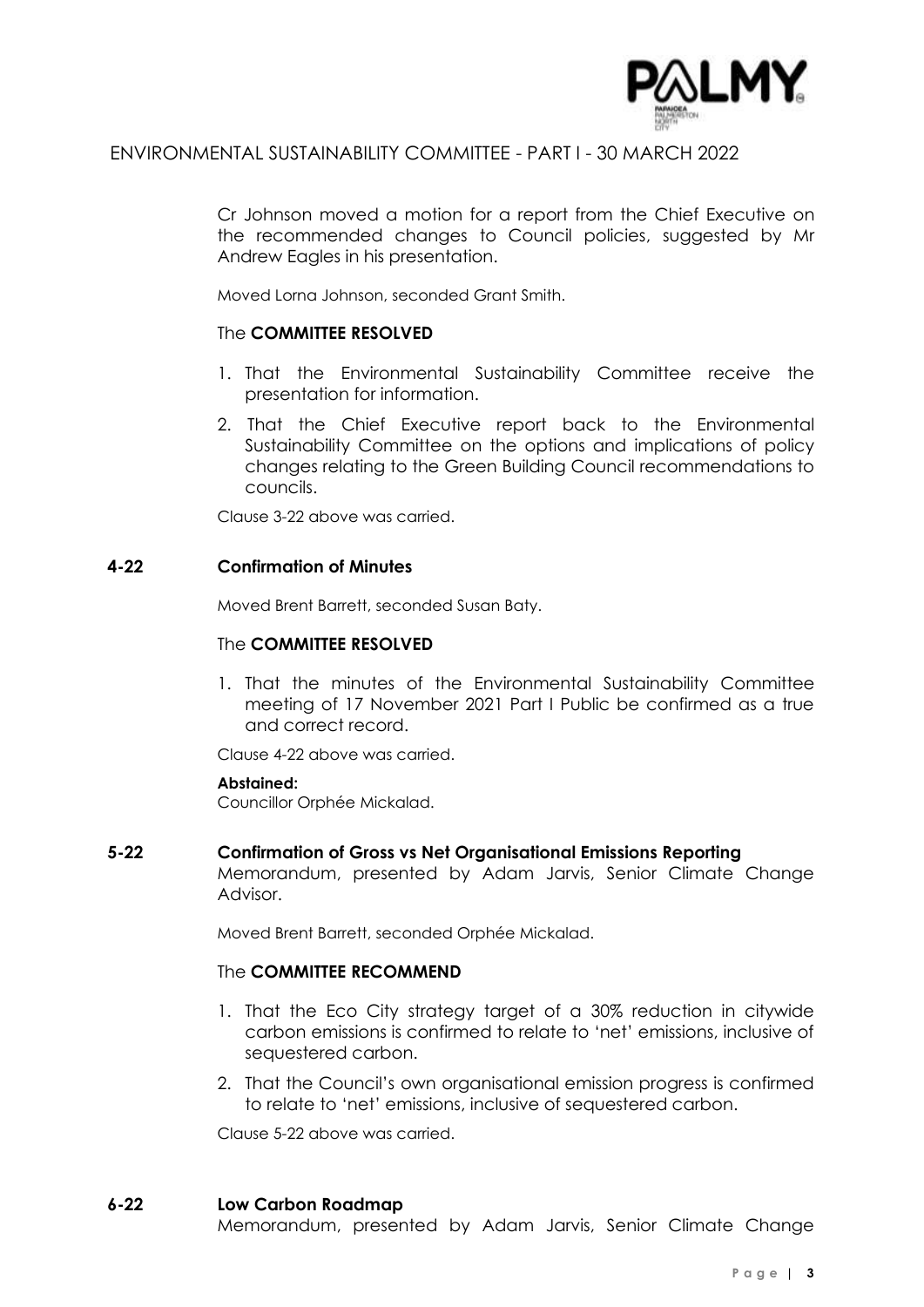

# ENVIRONMENTAL SUSTAINABILITY COMMITTEE - PART I - 30 MARCH 2022

Advisor.

Councillor Lew Findlay QSM left the meeting at 10:26am.

The meeting adjourned 10.46am. The meeting resumed 11.05am.

Councillor Rachel Bowen was present when the meeting resumed.

The Chair moved an additional motion seeking a report that outlined potential actions to achieve the 30% reduction in city-wide emission reduction, to get an idea of what tangible changes would be needed.

Moved Brent Barrett, seconded Zulfiqar Butt.

#### The **COMMITTEE RECOMMEND**

- 1. That the Council endorse the flowchart detailed in the Low Carbon Roadmap attached to the memorandum titled 'Low Carbon Roadmap' presented to the 30 March 2022 Environmental Sustainability Committee.
- 2. That the Council endorse the three approaches (listed in 2.14):
	- Internal Asset Value Optimisation
	- Carbon Neutral Programme Development
	- Citywide Reduction Projects that complement National Direction
- 3. That the Chief Executive continues to develop the Low Carbon Roadmap and report to Council in 2023 with specific options and actions to achieve the city-wide goal of 30% reduction in emissions by 2031, and that the proposed scope and methodology for that report be presented to the Environmental Sustainability Committee in September 2022.

Clause 6-22 above was carried.

#### **7-22 Committee Work Schedule - March 2022**

Moved Brent Barrett, seconded Lorna Johnson.

#### The **COMMITTEE RESOLVED**

1. That the Environmental Sustainability Committee receive its Work Schedule dated March 2022.

Clause 7-22 above was carried.